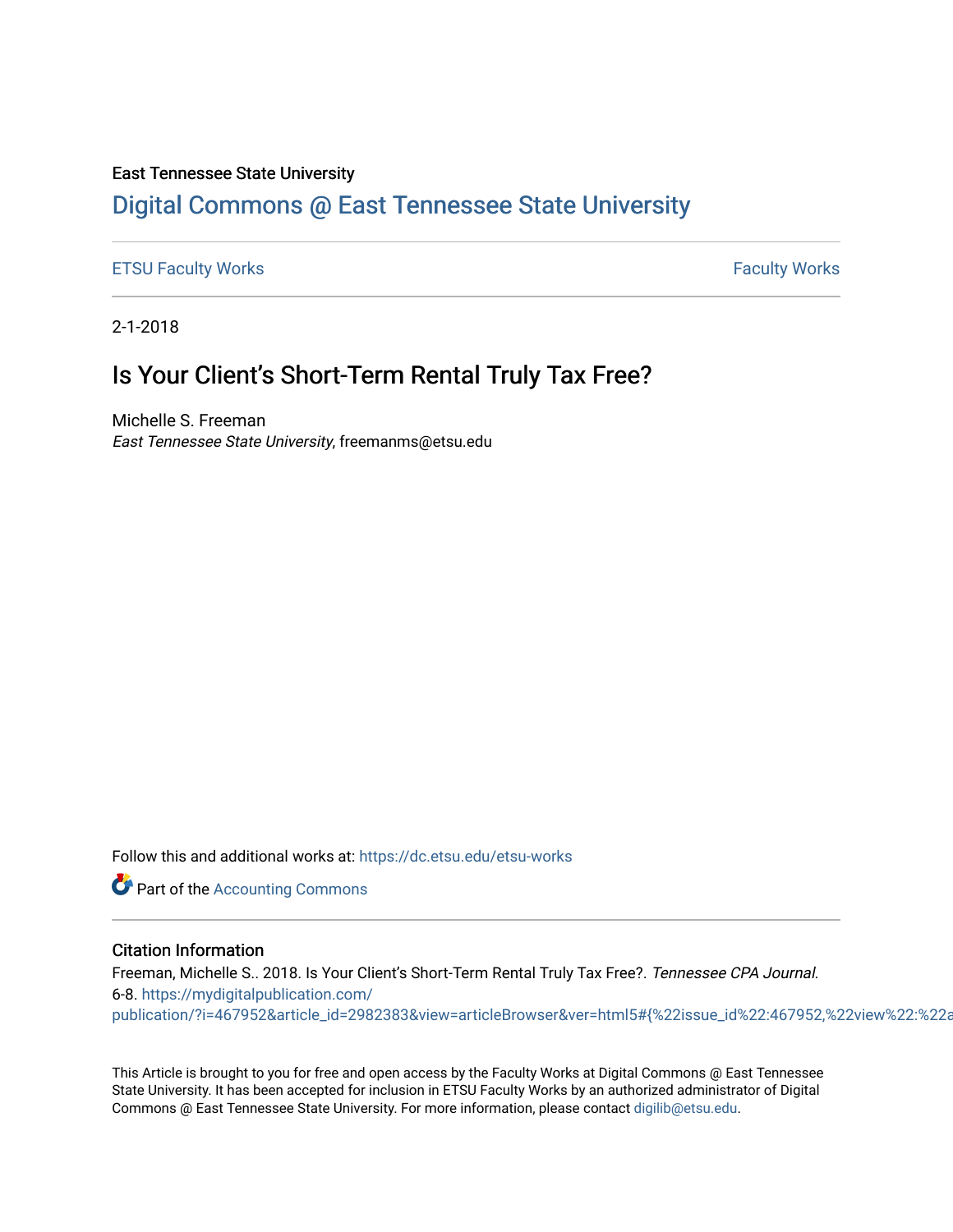# Is Your Client's Short-Term Rental Truly Tax Free?

Copyright Statement

Copyright The Author(s).

This article is available at Digital Commons @ East Tennessee State University: <https://dc.etsu.edu/etsu-works/5773>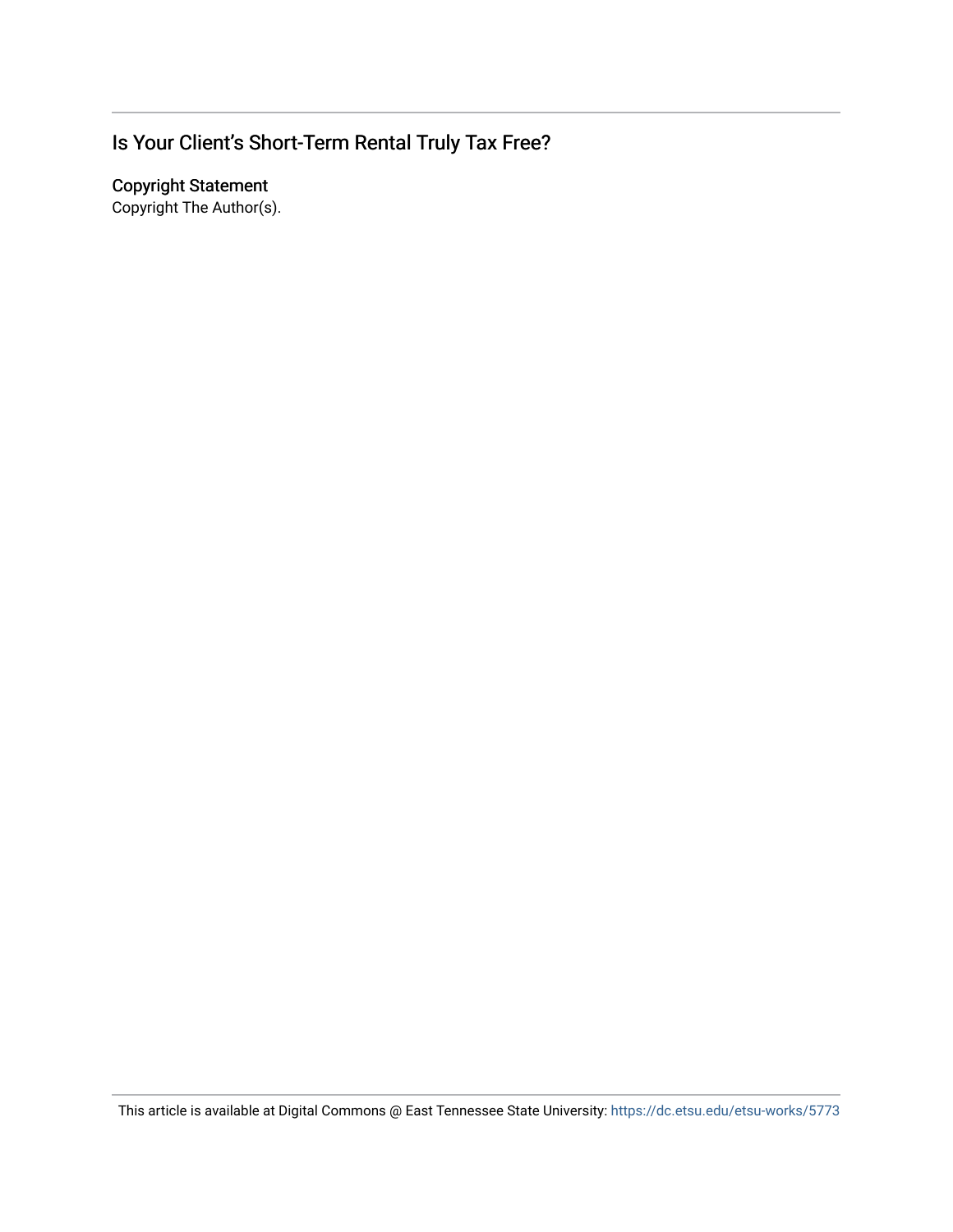## Is Your Client's Short-Term Rental Truly Tax Free?

By Michelle Freeman, Ed.D. CPA

 $\mathcal{O}(\mathbb{R}^d)$ 

Tennessee is well-known to tourists. According to the Tennessee Economic and Community Development blog, "millions of people from around the world choose Tennessee for their vacations" and "in 2014 domestic and international travel expenditures reached \$17.7 billion." US News states the Great Smoky Mountains National Park alone brings approximately 10 million visitors annually,1 and Tennessee was rated as the #11 most popular US State to travel to in 2014 by Business Insider.2

"Tourists are drawn to Tennessee for our world-renown music, outstanding attractions and stunning scenic beauty," said Commissioner Kevin Triplett of the Tennessee Department of Tourist Development. "But, at the end of the day, people keep coming to Tennessee for our authenticity and exceptional, Southern hospitality. That is the 'made in Tennessee' brand delivered to our visitors every day by our communities and partners." 3

In addition to the many reasons to visit Tennessee listed above, there are also special events across the state on a semi-annual or annual basis. Two examples in East Tennessee are the April and August races at Bristol Motor Speedway, "the world's fastest half-mile," and the October Jonesborough Storytelling Festival. These events bring with them the opportunity for local homeowners to make some additional income by renting out their entire houses or rooms within their houses for the week or weekend. The travelers find a place to stay that is not outrageously priced with a bit of local flair and southern hospitality. The arrangement is a win/win for both.

Tax accountants have probably made these renters wellaware of the surprising loophole in the tax code which allows taxpayers to rent their personal residence for less than 15 days tax free. Tax Topic 415 states that "you don't pay tax on income you earn from the shortterm rental, as long as you:

- Rent the property for no more than 14 days during the year AND
- Use the vacation house yourself 14 days or more during the year or at least 10 percent of the total days you rent it to others." 4

The peculiar exception is a popular and legal tax avoidance mechanism "sometimes called the 'Masters exception' because of its popularity in Georgia during the annual Masters golf tournament." 5 The exception can be a windfall for individuals who live near venues with annual or semiannual events or festivals that bring in masses of tourists to their area.

However, homeowners who choose to rent should beware of taxes other than federal for which they may be liable. Homeowners may not be aware that their short-term rentals are not necessarily completely tax free, and many CPAs may not be asking the questions necessary to keep their clients out of state, city and county tax liabilities and fines.

Although renting a home for less than 15 days is exempt from federal income tax, it is not necessarily exempt from state and local sales taxes, and it may also be subject to lodging (also called occupancy) taxes. Tennessee's sales and use tax laws encompass short-term lodging rentals. Tenn. Code Section 67-6-205(c)(1) states the following:

"(c) The retail sale of the following services are taxable under this chapter:

(1) The sale, rental or charges for any rooms, lodgings or accommodations furnished to persons by any hotel, inn, tourist court, tourist camp, tourist cabin, motel or any place in which rooms, lodgings or accommodations are furnished to persons for a consideration. The tax does not apply, however, to rooms, lodgings or accommodations supplied to the same person for a period of ninety (90) continuous days or more." 6

The State of Tennessee also has an Occupancy Tax, which is a "tax on any lease or rental of transient "hotels" for a period of 30 consecutive days or less to the same occupant." 7 Personal residences meet the definition of hotel. Tenn. Code Section 67-1-1401 states the following: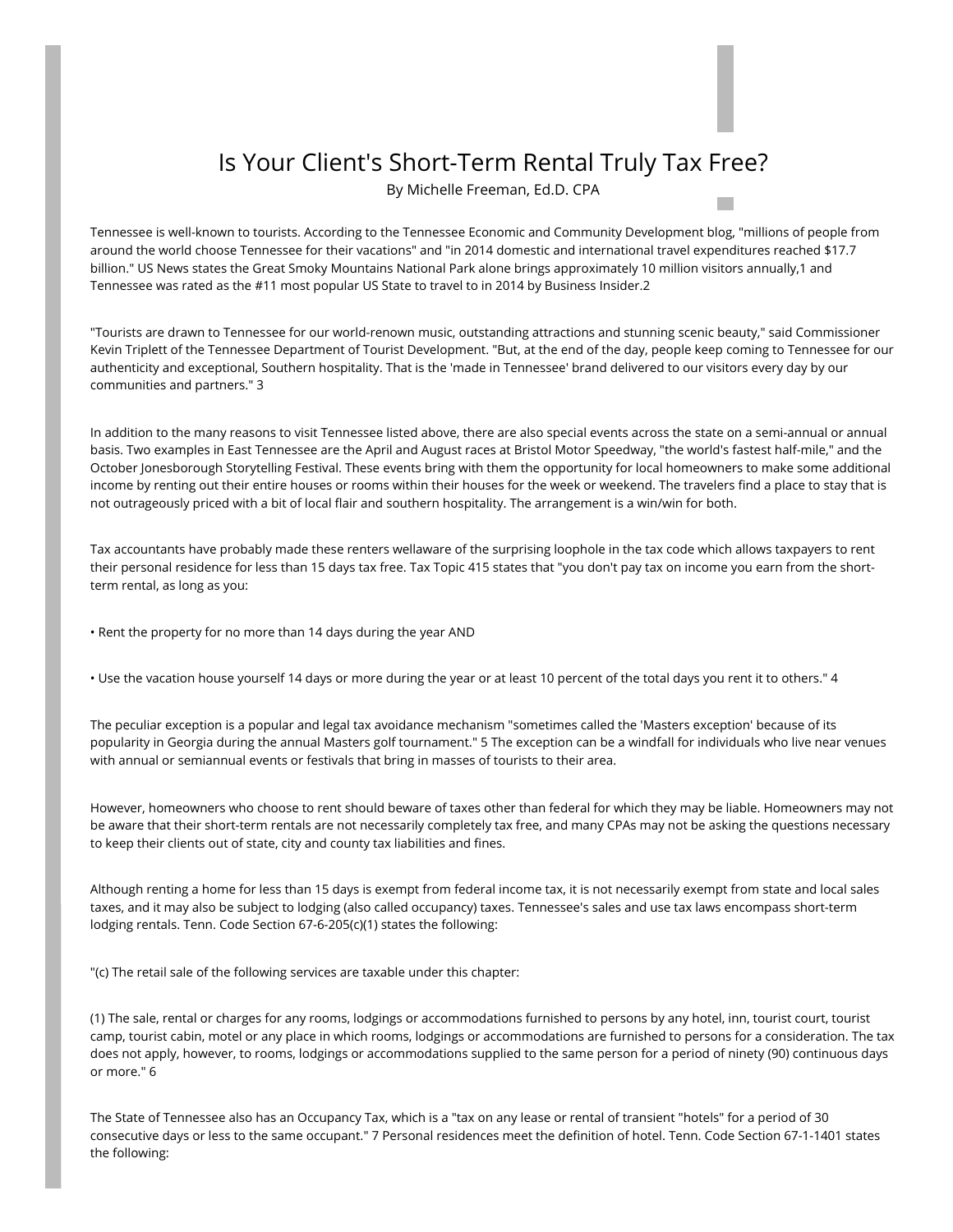"hotel" is defined as any structure or space, or any portion thereof, that is occupied or intended or designed for occupancy by transients for dwelling, lodging or sleeping purposes. It includes any hotel, inn, tourist camp, tourist court, tourist cabin, motel or any place in which rooms, lodgings or accommodations are furnished to transients for consideration.

A taxpayer renting their personal residence rooms to tourists for one or two weekends per year would meet the definition of the occupancy tax because the rental is less than 30 days and the residence is covered under "any place in which rooms, lodgings or accommodations are furnished to transients for consideration."

According to an opinion issued by the Tennessee Attorney General in 2015, short-term rentals of homes, apartments and rooms arranged through websites (such as Airbnb) are subject to sales tax in Tennessee. These rentals meet the requirements of a "hotel," and therefore may be subject to the hotel occupancy privilege tax, depending on if the city or metropolitan county has adopted the tax. The property owner is responsible for collecting and paying the tax.8

A possible exception is that sales tax is not imposed on "occasional and isolated sales or transactions." This means that "individuals who rent their homes on a short-term basis infrequently or irregularly or only once are not responsible for collecting and remitting the sales tax." 8 However, "the statutes authorizing the localities to enact a hotel occupancy tax do not contain an exception for "occasional and isolated sale or transactions" similar to the exception in the sales tax. It is thus possible that an "occasional" or "isolated" shortterm rental would be subject to hotel occupancy tax, but not sales tax, unless the local ordinance enacting the tax creates an exception for "occasional and isolated" transactions or the courts imply such an exception." 8

Furthermore, not even churches or other non-profits are exempt from the hotel occupancy privilege tax. There are only two exceptions to the occupancy tax including lodging "for 30 or more days" and "local, state or governmental agencies when fees are paid by those agencies." 9

The following table displays the taxes that a homeowner in the tri-cities would be liable for based on their home rental.

Based on the above table, one can see how quickly the liability could add up.

Many homeowners are unaware that their short-term rentals are subject to these taxes. Several have never filed a sales tax return and would have no way of knowing about the municipal occupancy tax without the help of their tax preparers. As a result, tax preparers need to help their clients to be compliant with these taxes and save them from a looming tax bill. In assisting taxpayers with compliance, tax preparers need to identify the sales tax rates in their city and county as well as the occupancy tax rates, if existent, in their city and county. Taxpayers will need to file and remit sales taxes to the state and remit occupancy taxes to their respective county and/or city. 10

On a final note, if the taxpayer continues to rent space over a period of years, the IRS could deem that the homeowner is in the business of providing lodging and impose selfemployment taxes on the homeowner. "When you rent out your home, make bookings and provide amenities, like coffee or breakfast, the IRS may treat you as being selfemployed in the vacation rental business" (Intuit). Taxpayers beware. The short-term rental may not be such a windfall after all.

#### ABOUT THE AUTHOR

Dr. Michelle S. Freeman is an assistant professor at East Tennessee State University. She can be reached at freemanms@etsu.edu.

1 US News & World Report. Best states: Tennessee. Retrieved from https://www.usnews.com/news/best-states/tennessee on 10/16/17.

2 Polland, J. (2014, Oct. 30). A Detailed look at how Americans travel within the US. Business Insider. Retrieved from <http://www.businessinsider.com/the-most-popularus-states-for-tourism-2014-10> on 10/16/17.

3 Tennessee Department of Economic and Community Development. Tennessee's Thriving Tourism. Retrieved from <http://www.tnecd.com/blog/45/tennessees-thriving-tourism> on 10/16/17.

4 Internal Revenue Service. Tax Topic Number: 415 - Renting Residential and Vacation Property. Retrieved from <https://www.irs.gov/taxtopics/tc400/tc415> on 10/16/17.